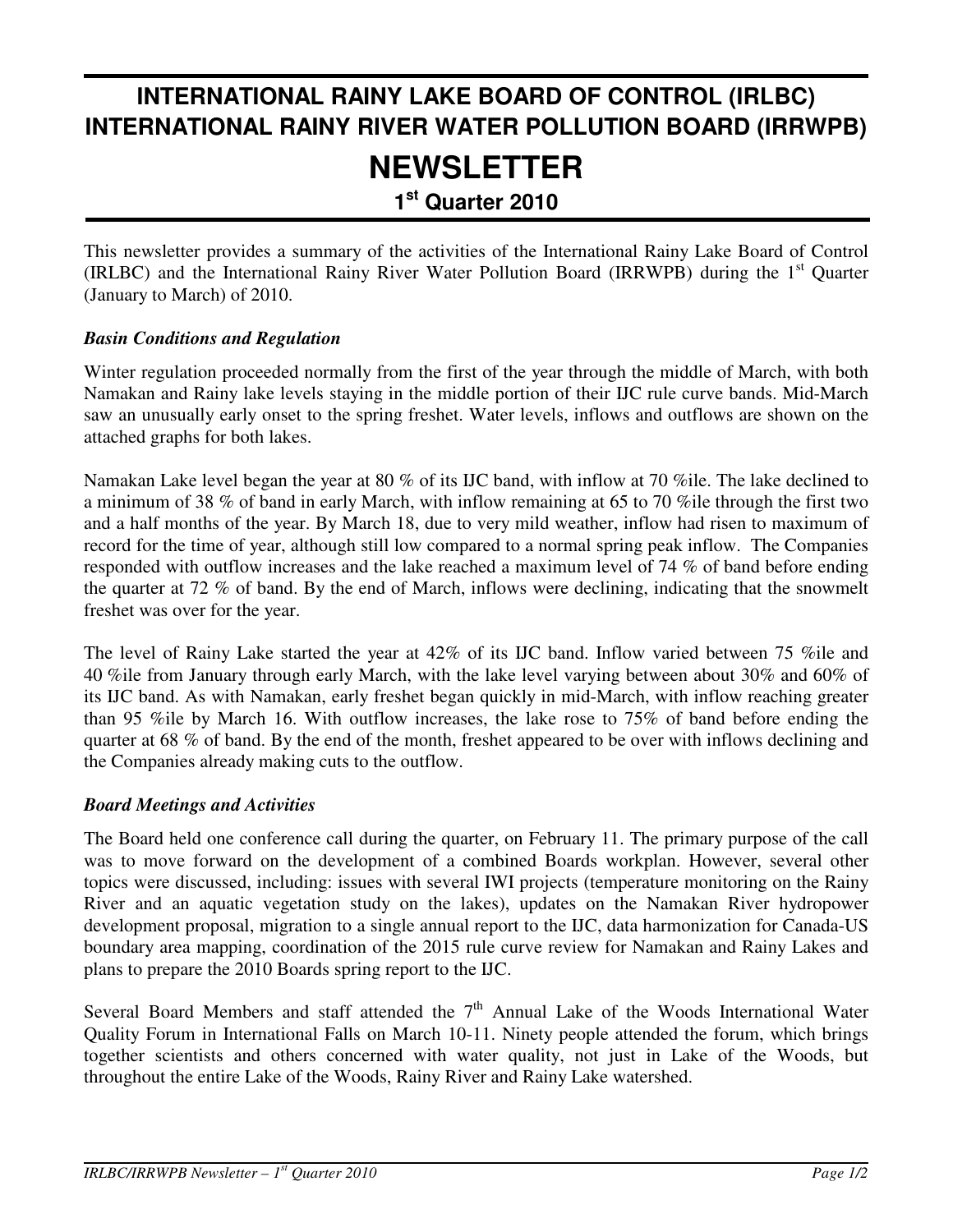Activities of note during the quarter were:

- Regarding the Rainy River temperature monitoring, discussions were held with AbitibiBowater to have them install a temperature probe as part of their monitoring equipment upgrade at the Fort Frances powerhouse.
- The Boards received a brief report on three open houses that were held in February in Lac la Croix, Atikokan and Fort Frances to allow public input on the Draft Environmental Report released December 23 by the Ojibway Power and Energy Group (OPEG) on their proposed Namakan River hydropower development.
- A detailed scope of work for the proposed aquatic vegetation study (an IWI project) was drafted for review by the Boards and the IJC. Discussions were held with VNP park staff, potential contractors and IJC staff to facilitate this project, with the hope that it can be completed in summer 2010.
- The Boards' joint spring report was prepared and submitted to the IJC.
- The Boards were provided a brief chronology of events related to treatment plant problems at the AbitibiBowater pulp and paper mill in Fort Frances that led to a mill shutdown for several days in January.
- The Boards began using a SharePoint site for online collaboration. The site is hosted by the IJC and allows Board Members to share information and documents.
- The Peaking Work Group set its first 2010 meeting for April 1<sup>st</sup> to set the start and tentative end dates for the 2010 spring spawning window.
- The Boards workplan was reviewed during the quarter, with the goal of having an updated workplan to submit to the IJC this spring.
- A "Plan of Study for the Evaluation of the IJC 2000 Order for Rainy and Namakan Lakes and Rainy River: June 30, 2009" was approved by the IJC for posting to the Boards websites in January. The IJC also submitted the report to the Canadian Department of Foreign Affairs and International Trade (DFAIT) and to the United States Department of State.
- The Boards were provided an update by DFAIT on the status of a proposed Lake of the Woods reference to the IJC. The process is moving ahead slowly and the Boards will continue to monitor this issue.
- The Boards were invited by the IJC's IWI coordinating committee to participate in a modelling steering committee. The steering committee is being set up to develop a strategic modelling framework as part of its IWI effort. The Boards decided not to nominate a representative but advised the IWI that they are interested in the project and in receiving the updates on its progress.
- The Boards held discussions on the timing and frequency of its formal reports to the IJC, with a letter being sent to the IJC Advisors recommending that the Boards report only in the spring. In addition, the Boards proposed combining the websites into one. The options are being pursued with the Commission.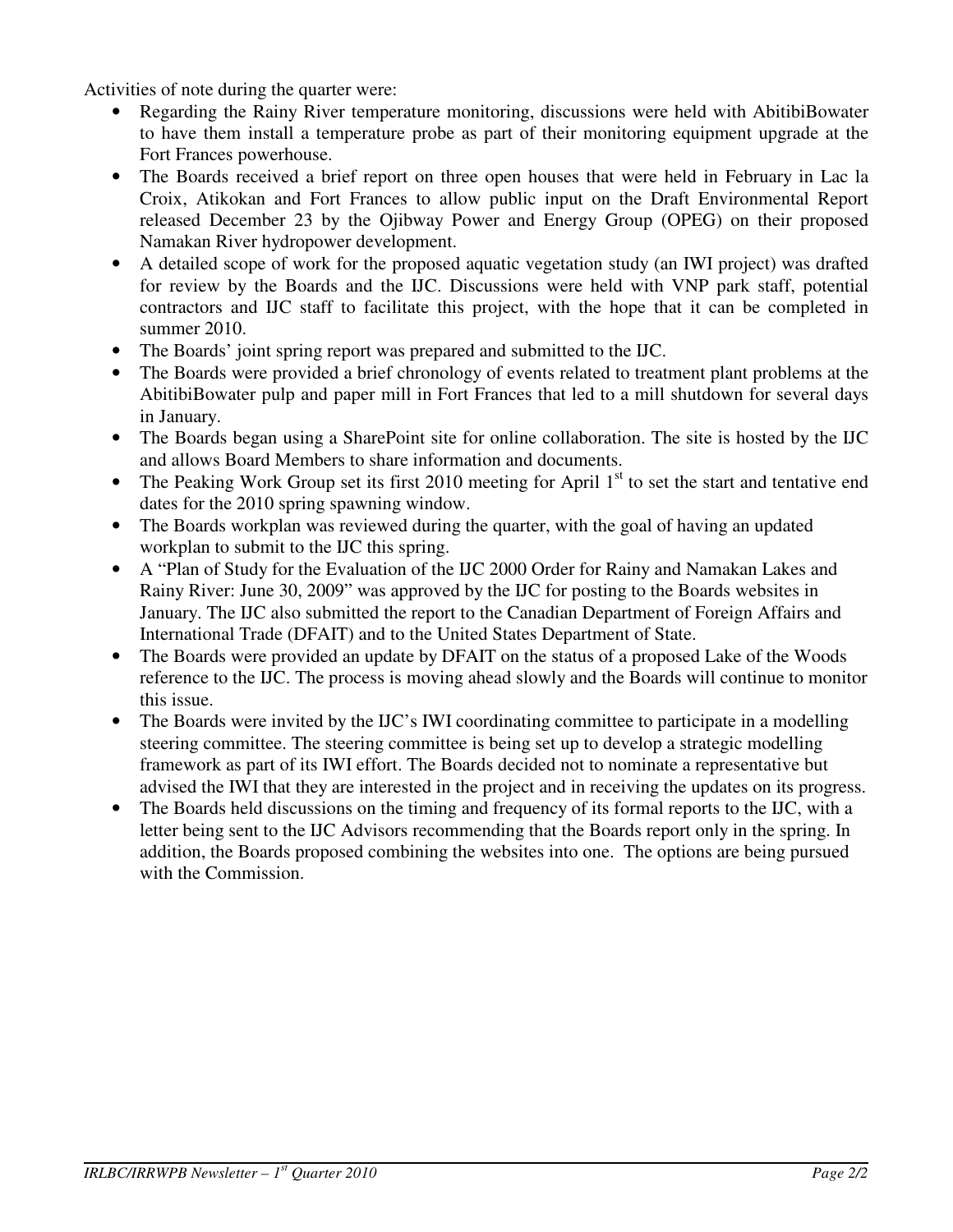